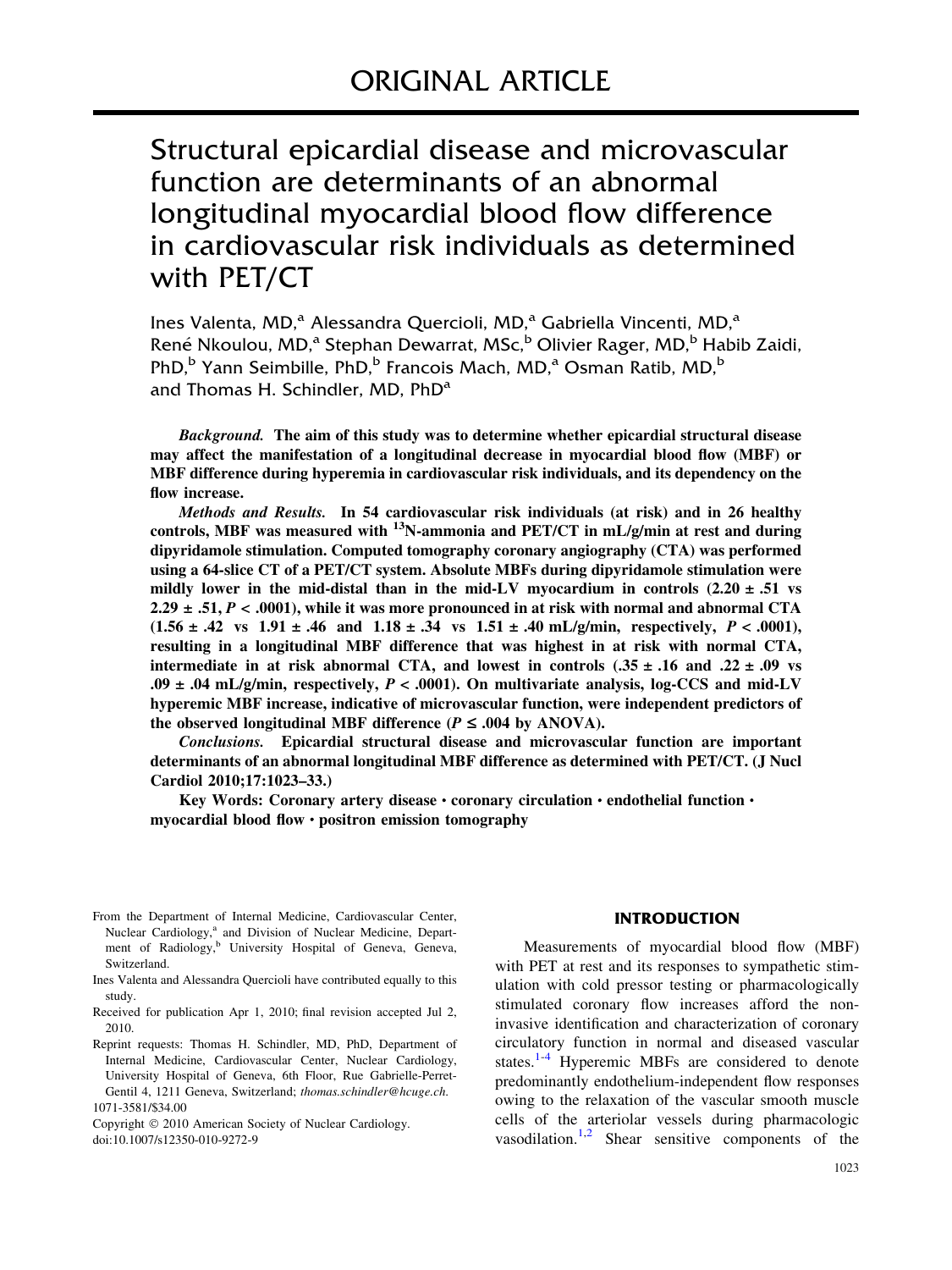coronary endothelium, however, contribute through flow-mediated coronary vasodilation to the overall hyperemic flow during pharmacologic vasodilation.<sup>[1,2](#page-9-0)</sup> As hyperemic MBFs during pharmacologic vasodilation comprise up to 21-25% flow-mediated and, thus, endothelium-related vasodilatory effects, it is also reported as the ''total integrated coronary circulatory func-tion."<sup>[1,2](#page-9-0),[5,6](#page-10-0)</sup> Conversely, functional and/or structural abnormalities of the coronary arterial wall may impair flow-mediated coronary vasodilation predominantly of the epicardial artery.<sup>[7-10](#page-10-0)</sup> Such functional alterations or diffuse epicardial narrowing of the epicardial arteries, $7,9,11$  commonly accompanied by an impairment of flow-mediated vasodilation, have been suggested as cause for a more recently described longitudinal decrease in myocardial perfusion or MBF during phar-macologically stimulated hyperemia.<sup>[7](#page-10-0)-[9](#page-10-0)</sup> Until recently, PET flow studies assessing the longitudinal base-to-apex MBF gradient during pharmacologic vasodilation did not provide information on the presence of structural coronary artery disease (CAD). Thus, it remains uncertain how the presence or absence of structural alterations of the epicardial artery may affect the manifestation of an abnormal longitudinal, base-to-apex MBF gradient during higher coronary flows. Another aspect is that, according to the Hagen–Poiseuille equation, the velocity of coronary flow represents a major determinant of the intracoronary resistance, apart from the fourth power of the vessel diameter. According to this, a longitudinal, base-to-apex MBF gradient during hyperemic flows, most likely reflecting an impairment of a flow-mediated coronary vasodilation and/or structural CAD, should be more pronounced with higher flow increases as a consequence of higher increases in intracoronary resistance associated with a pressure drop along the epicardial artery.[12](#page-10-0)

With this in mind, we aimed to investigate whether epicardial structural disease, as evidenced by CTAdetermined coronary morphology, may affect the manifestation of a longitudinal decrease in MBF from the mid to mid-distal segment of the left ventricle (LV) or longitudinal MBF difference during hyperemic flows in cardiovascular risk individuals, and its dependency on the hyperemic flow increase.

## MATERIALS AND METHODS

## Study Population

The study population comprised 54 cardiovascular risk individuals, who were referred for myocardial perfusion imaging with <sup>13</sup>N-ammonia and PET/CT (64-slice Biograph HiRez TruePoint PET-CT scanner, Siemens Medical Solutions,

Erlangen, Germany) for the evaluation of flow-limiting CAD (Table [1\)](#page-2-0). In addition, 26 healthy controls without known cardiovascular risk factors undergoing the same imaging protocol served as controls. In these individuals, coronary calcium score (CCS) was determined and non-invasive computed tomography coronary angiography (CTA) was performed with 64-slice CT of the PET/CT system. Only individuals with normal stress–rest perfusion imaging, evaluated semiquantitatively on  $^{13}$ N-ammonia PET/CT, were included for study purpose. The study population was grouped as follows: group 1, healthy controls with normal CTA; group 2, cardiovascular risk individuals with normal CTA; and group 3, cardiovascular risk individuals but with evidence of both calcified and noncalcified coronary plaque burden on CTA (abnormal CTA). Individuals who presented only minor non-calcified plaque burden were not included for study analysis. Cardiovascular risk factors included the presence of arterial hypertension, smoking, type 2 diabetes mellitus, hypercholesterolemia, or family history of CAD. Patients with evidence of left ventricular hypertrophy on the electrocardiogram were excluded from study analysis. Vasoactive medications such as calcium channel blockers, angiotensin-converting enzyme inhibitors, statin as well as  $\beta$ -blockers, and diuretics were discontinued at least 24 hours before PET flow study during pharmacologic vasodilation with dipyridamole and at rest. All study participants refrained from caffeine-containing beverages for  $\geq$ 24 hours and from smoking for  $\geq 12$  hours prior to the PET study. The study was approved by the University Hospitals of Geneva Institutional Review Board (No. 07-184), and each participant signed the approved informed consent form.

# Calcium Scanning

Prior to PET flow studies, 64-slice multidetector computed tomography (MDCT) of the Biograph HiRez TruePoint PET-CT scanner (Siemens) determined coronary artery calcium score (CCS). The scanner was operated in the single slice mode with an image acquisition time of 100 ms and a section thickness of 3 mm. Prospective ECG-triggering was done at 55% of the R–R interval. Contiguous slices to the apex of the heart were obtained. CCS was considered present if three or more contiguous pixels with a signal intensity of  $>130$  HU were identified. $13$  The size of the lesion was automatically calculated, and the CCS was scored using the Agatston algo-rithm.<sup>[13](#page-10-0)</sup> The CCS was computed across all lesions denoted within the left main, left anterior descending artery (LAD), left circumflex artery (LCx), and right coronary artery (RCA), and the sum of all lesion scores yielded the total CCS.

## PET Flow Studies

Following the topogram used to determine the axial field of view and a low-dose CT scan (120 kV, 30 mA) for attenuation correction, PET emission data were acquired during shallow breathing. PET imaging during dipyridamolestimulated hyperemia  $(140 \mu g/kg/min)$  and at rest was commenced immediately following injection of approximately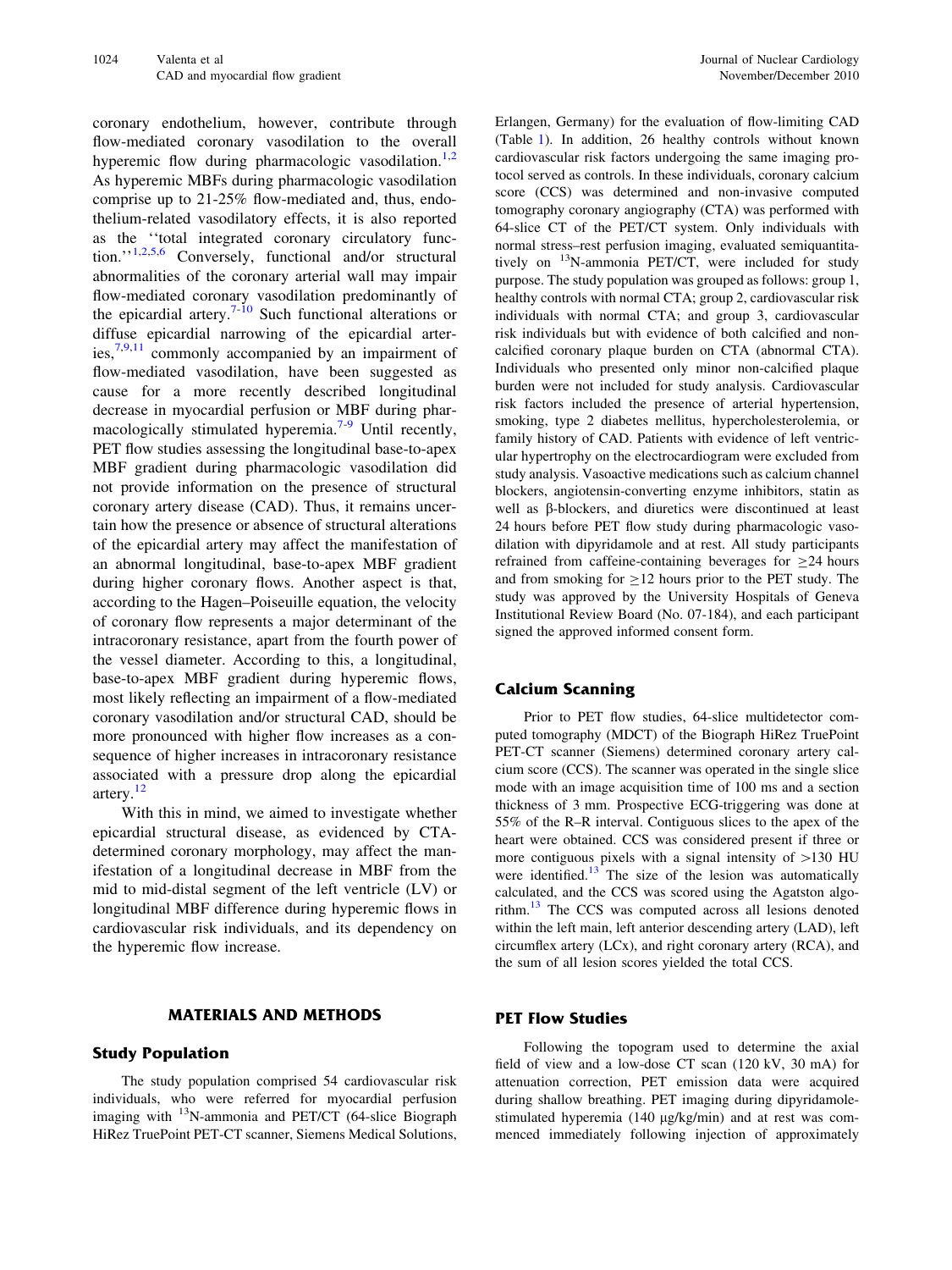|                               | <b>Controls</b> | At risk with<br>normal CTA | At risk with<br>abnormal CTA |
|-------------------------------|-----------------|----------------------------|------------------------------|
| Numbers (N)                   | 26              | 26                         | 28                           |
| Age (years)                   | $38 \pm 10$     | $55 \pm 12*$               | $72 \pm 10^{*1}$             |
| BMI ( $\text{kg/m}^2$ )       | $23 \pm 3$      | $33 \pm 11^*$              | $26 \pm 5$ <sup>*</sup>      |
| CCS (HU)                      | 0               | 0                          | $962 \pm 933$                |
| Risk factors                  |                 |                            |                              |
| Hypertension (N)              | 0               | 7(27%)                     | 7(25%)                       |
| Smoking (N)                   | 0               | 10 (38%)                   | 13 (46%)                     |
| Hypercholesterolemia (N)      | 0               | 10 (38%)                   | 17 (61%)                     |
| Obesity (N)                   | $\Omega$        | 11 (42%)                   | 4 (14%)                      |
| Family history of CAD (N)     | 0               | 7(27%)                     | 5(18%)                       |
| Diabetes mellitus (N)         | $\Omega$        | 5 (19%)                    | 8 (29%)                      |
| Fasting plasma concentrations |                 |                            |                              |
| Cholesterol (mg/dL)           | $203 \pm 33$    | $208 \pm 41$               | $214 \pm 45$                 |
| $LDL$ (mg/dL)                 | $128 \pm 38$    | $136 \pm 35$               | $147 \pm 30*$                |
| $HDL$ (mg/dL)                 | $54 \pm 21$     | $44 \pm 12*$               | $43 \pm 11$ *                |
| TG (mg/dL)                    | $107 \pm 78$    | $130 \pm 63$               | $122 \pm 39$                 |
| Glucose (mg/dL)               | $92 \pm 12$     | $102 \pm 13*$              | $110 \pm 21*$                |
| $CRP$ (mg/dL)                 | $1.8 \pm 1.9$   | $5.9 \pm 9.2*$             | $12.2 \pm 15.8^*$            |

## <span id="page-2-0"></span>Table 1. Clinical characteristics of the study population

Numbers, N (%).

BMI, Body mass index; CCS, coronary artery calcium score; LDL, low-density lipoprotein; HDL, high-density lipoprotein; TG, triglyceride; CRP, C-reactive protein.

\* $P \leq .05$  vs controls and  $\overline{P} \leq .05$  vs at risk without CAC (t-test for independent samples).

500-600 MBq of 13N-ammonia for a total duration of 18-min list-mode PET data acquisition, respectively. The stress and rest PET images were visually checked for accurate alignment with the CT scan used for attenuation correction. In case of misalignment between PET and CT images, CT data were shifted in the horizontal and vertical directions in the transaxial planes and in the superior-inferior direction of coronal planes to visually align the heart borders visible on CT with the PET emission data to achieve an accurate coregistration.<sup>[14](#page-10-0)</sup> The reoriented <sup>13</sup>N-ammonia images and the corresponding polar maps were generated from the last 720-s image set and they were also evaluated visually and semiquantitatively for stress and rest regional perfusion abnormalities. The PET images were assessed with a 17-segment model and a 5-point grading system by two expert observers.<sup>15</sup> Summed stress score (SSS), summed rest score, and summed difference score (SDS) were calculated.<sup>[16](#page-10-0)</sup> An SSS <4 was considered normal, 4-8 mildly abnormal,  $9-13$  moderately abnormal, and  $>13$  severely abnormal perfusion. Further, an SDS  $\geq$  2 identified ischemia, whereas <2 was considered a normal. Image interpretation was visually performed in consensus by two nuclear cardiologists. In the case of disagreement between observers, consent was achieved in a joint reading.

Beginning with intravenous  $13N$ -ammonia application, serial transaxial emission images were recorded (12 images per frame of 10 s each, 3 frames of 20 s each, and 6 frames of 30 s each) with PET/CT, and time-activity curves from the first 12

dynamic frames (12 for 10 s each) in conjunction with a two-compartment tracer kinetic model<sup>[17](#page-10-0)</sup> were used to calculate regional and global MBF in mL/g/min. On the polar map of the last 720-s image set, regions of interest (ROIs) were assigned to the territories of the three coronary arteries using the 17-segment model. $^{18}$  Applying the PMOD software package (version 2.8 PMOD Technologies Ltd., Zurich, Switzerland), MBF was determined in mL/g/min.<sup>[19](#page-10-0)</sup> The tracer kinetic model applied, corrected for physical decay of <sup>13</sup>N-ammonia, partialvolume-related underestimations of true myocardial tissue concentrations (by assuming a uniform myocardial wall thickness of 1 cm),  $20,21$  and spillover of radioactivity between the left ventricular blood pool and myocardium.<sup>[22](#page-10-0)</sup> Regional MBFs of the LAD, LCx, and RCA territory were averaged on a polar map and the resulting mean MBF of the LV was defined as global MBF. In addition, the assessment of longitudinal flows, MBFs in the mid and mid-distal myocardial segment of the LV corresponding to the vascular territories of the LAD (segments: 7-8 and 13-14), LCx (segments: 11-12 and 16), and RCA (segments: 9-10 and 15) were determined. Basal segments (LAD: 1-2, LCx: 5-6, and RCA: 3-4) and the apical segment (LAD: 17), however, were not included for this analysis owing to a possible count variability induced by the membranous septum, by a certain variability in locating the last apical slice, and by partial volume errors resulting from object size at the apex.[7](#page-10-0) A decrease in MBF from mid to middistal LV myocardium was defined as longitudinal MBF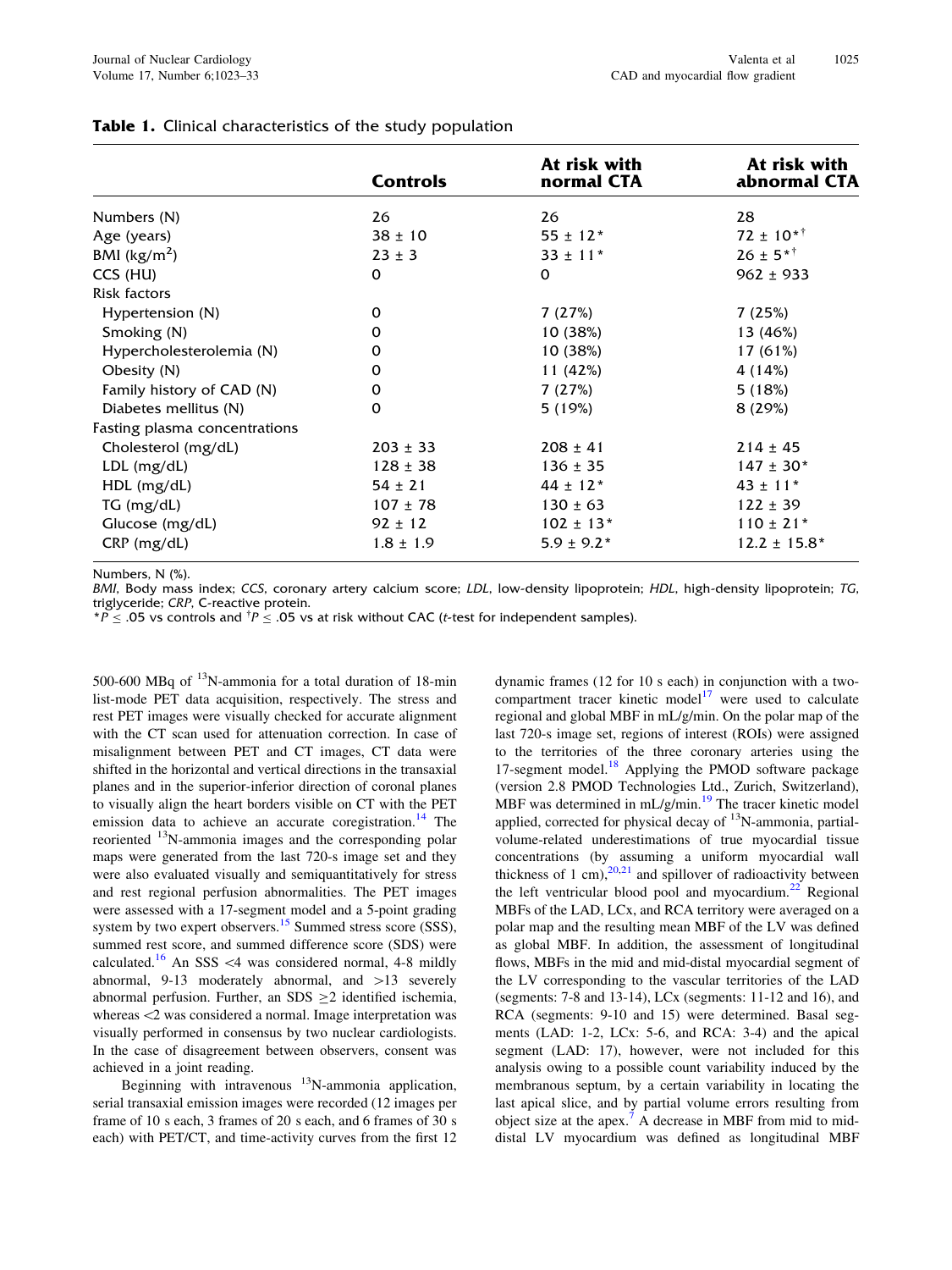difference (mL/g/min) indicative of a perfusion gradient. Changes in the longitudinal MBF difference from rest to dipyridamol-stimulated hyperemia were defined as restto-stress change in longitudinal MBF difference ( $\Delta$  longitudinal  $MBF$  difference  $=$  longitudinal MBF difference during hyperemia minus longitudinal MBF difference at rest). Heart rate, blood pressure, and a 12-lead electrocardiogram were recorded continuously during each MBF measurement. From the average of heart rate and systolic blood pressure during the first 2 min of each image acquisition, the rate-pressure product (RPP) was derived as an index of cardiac work. To account for possible interindividual variations in coronary driving pressure, an index of global coronary vascular resistance (CVR) was determined as the ratio of mean arterial blood pressure (mmHg) to MBF  $(mL/g/min)$ .

## 64-Slice MDCT Scanning Protocol

Following PET perfusion imaging, low-dose CTA using the ECG-dependent dose modulation (''ECG-pulsing'') on a dedicated 64-slice Biograph HiRez TruePoint PET-CT scanner (Siemens) was performed in order to delineate coronary morphology. Metoprolol was applied intravenously (5-40 mg) (Lopressor, AstraZeneca) prior to CTA examination to achieve the target heart rate of  $<65$  bpm. Coaching and training of the patient (practice of breath-hold) was performed before CT scanning to avoid breathing artifacts. In addition, all patients received isosorbide dinitrate 2.5 mg sublingual (Isoket spray, Schwarz Pharma) to ascertain a maximal vasodilation of epicardial artery. For CTA, 80 mL of iomeprol (Iomeron 400, Bracco-Altana Pharma) was infused at a flow rate of 5 mL/s followed by 50 mL saline solution into an antecubital vein via an 18-gauge catheter. Bolus tracking was performed after the injection of 20 mL of contrast agent (5 mL/s) by positioning an ROI into the ascending aorta. CTA was performed with retrospective gating, using the available tube current modulation tool referred to as ''ECG-pulsing.'' Scanning parameters were  $64 \times .6$  mm<sup>2</sup> collimation, gantry rotation time 330 ms, a pitch of .2, and pulse window 70% of the R–R cycle. Tube voltage and tube current were adapted to the body mass index (BMI) as described previously.<sup>[23](#page-10-0)</sup>

## CTA Image Interpretation

CTA images were analyzed visually and independently by two experienced observers on axial source images, multiplanar and curved reformations, and thin-slab maximum intensity projections using the 2D/3D visualization software Vitrea 2 (Vital images, Inc.). Image quality for each data set was evaluated on a five-scale score. Coronary arteries were analyzed according to a 15-segment model proposed by the American Heart Association. $24$  Each segment was visually analyzed on at least two planes, one parallel and one perpendicular to the course of the vessel with regard to coronary artery delineation, and all vessels with a diameter down to 1.5 mm were included in the analysis. The coronary artery diameter in a non-branching vessel segment of the proximal LAD, LCx, and RCA was evaluated in both longitudinal and

short axis views. $24$  The reported diameters of the proximal coronary segments for each study participant resulted from the average of both measurements. For each segment, both presence of atherosclerotic plaque and its composition were determined. Atherosclerotic lesions were identified as morphologically significant if the diameter stenosis was  $\geq 50\%$ . Plaque lesions below this threshold were classified as mild and non-significant lesions. Plaque composition was graded as noncalcified plaque (plaques having lower density than contrast enhanced lumen), calcified plaque (plaques with high density), and mixed plaques (composition of both non-calcified and calcified plaque burden). $^{25}$  $^{25}$  $^{25}$ 

## **Statistics**

Data are presented as the mean  $\pm$  SD for quantitative and absolute frequencies for qualitative variables. For comparison of differences, appropriate t-tests for independent or paired samples were used. Pearson's correlation coefficient (r), assuming a linear regression, was calculated to investigate possible associations between MBF and CVR, hemodynamic and cardiovascular risk parameters. Since CCSs followed a skewed distribution, the CCSs were logarithmically transformed (log-CCS) and related to the MBF and CVR data. In addition, cardiovascular risk individuals with abnormal CTA and CAC were also grouped according to tertiles of log-CCS with  $\leq 69.3$  HU (lowest tertile), between 69.3 and 361.5 HU (medium tertile), and  $>361.5$  HU (highest tertile). Multivariate analysis was performed with the logistic regression model. Coronary non-calcified plaque burden and proximal artery diameter were not entered into the multivariate model, because they correlated with log-CCS.<sup>[26](#page-10-0)</sup> Statistical significance was assumed if a null hypothesis could be rejected at  $P = .05$ . All statistical analyses were performed with SPSS for Windows 17.0 (SPSS).

## RESULTS

## Clinical Characteristics

Table [1](#page-2-0) summarizes the clinical characteristics of the study population. In the cardiovascular risk group with normal CTA, 9 patients had one coronary risk factor, 12 patients had two, and 5 patients had three or more coronary risk factors. As regards the cardiovascular risk group with abnormal CTA, 7 patients had one coronary risk factor, 16 patients had two, and 5 patients had three coronary risk factors. In these cardiovascular risk individuals, 20 patients had CAC in three-, 6 in two-, and 2 in one coronary vessel with a mean CCS of  $962 \pm 933$  HU (range 3.3-2678). A CCS <100,  $\geq 100$ , and >400 was present in 6 (21%), 5 (18%), and 6 (21%), respectively. Eleven  $(39%)$  of these had a CCS  $>1000$ . Due to the high coronary calcification burden, however, 87 out of 420 (21%) coronary segments were not assessable for analysis of epicardial morphology. As far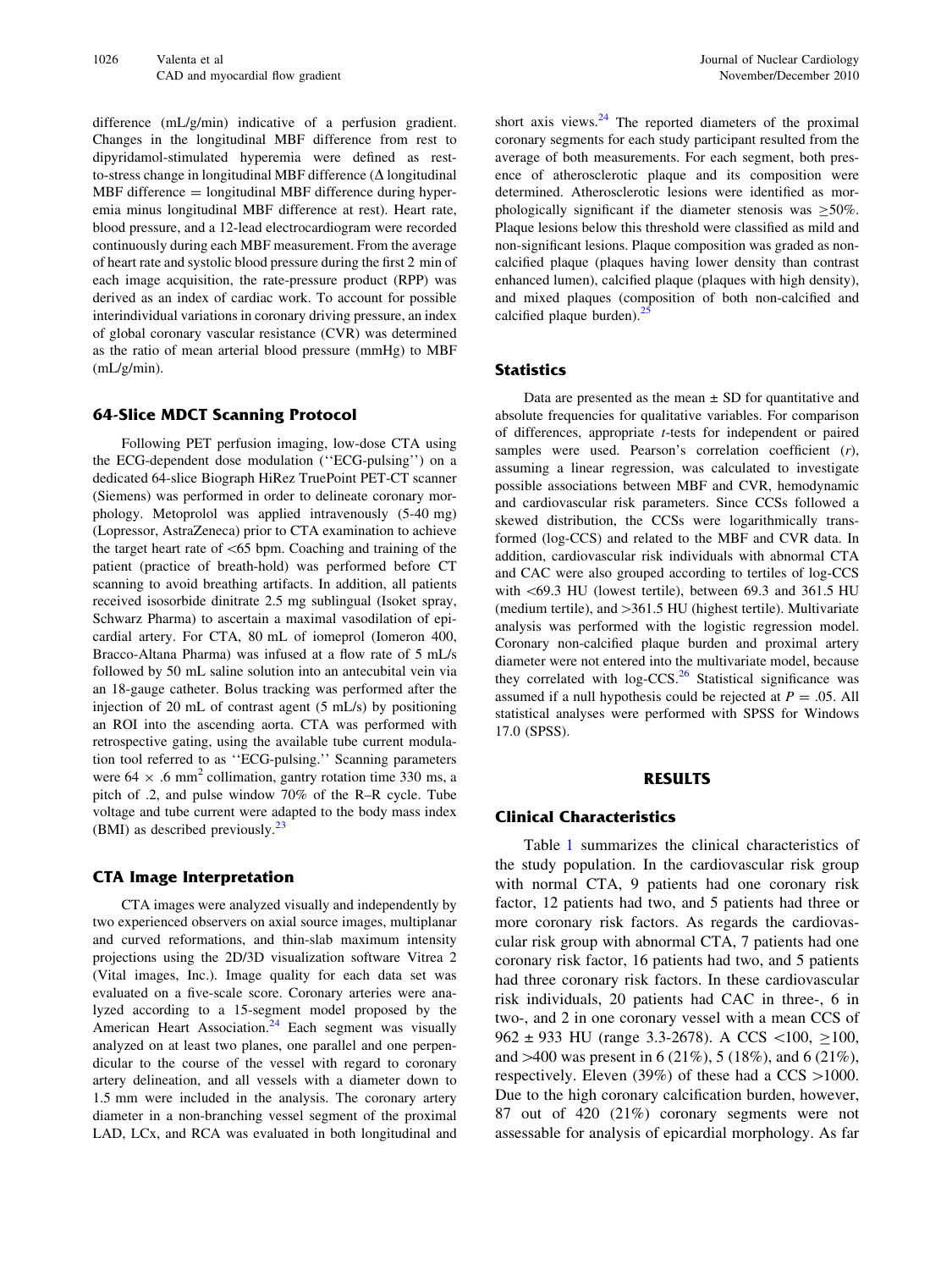<span id="page-4-0"></span>as coronary artery segments could be evaluated, morphologically significant epicardial lesions  $(≥50%$ stenosis) could be identified in 7 (25%), whereas noncalcified plaque burden was observed in 9 (33%), and mixed plaques 25 (90%). Notably, in those seven cardiovascular risk individuals where epicardial lesions with  $\geq$ 50% stenosis could be denoted by CTA, stress– rest 13N-ammonia PET perfusion images were normal. As regards the mean coronary artery diameter of the proximal vessel segments of the LAD, LCx, and RCA on CTA, it did not differ significantly between controls and cardiovascular risk individuals with normal CTA  $(3.90 \pm .50 \text{ vs } 3.83 \pm .49 \text{ mm}, P = .58)$ , whereas it was significantly higher in controls than in cardiovascular risk individuals with abnormal CTA  $(3.90 \pm .50 \text{ vs }$  $3.60 \pm .50$  mm,  $P \lt .03$ ). Further, the mean proximal artery diameter tended to be higher in cardiovascular risk group with normal CTA than in the group with abnormal CTA  $(3.83 \pm .49 \text{ vs } 3.60 \pm .50 \text{ mm}, P = .10)$ . The group comparison of the mean proximal artery diameter in controls with normal CTA was not significantly different from at risk groups with abnormal CTA  $(P = .10 \text{ by ANOVA})$ . Finally, in the cardiovascular risk group with abnormal CTA, there was some correlation between the mean proximal artery diameter and log-CCS  $(r = -.33, \text{SEE} = .47; P < .01)$ .

# Global MBF Measurements and Hemodynamics

At rest, heart rate and systolic blood pressure and corresponding RPP were higher in at risk groups than in controls, whereas they were the highest in at risk with abnormal CTA (Table 2). The latter was paralleled by a progressive increase in resting MBF from controls to at risk groups with normal and abnormal CTA. During dipyridamole-stimulated hyperemia, heart rates had increased significantly from rest but they were comparable between groups (Table 2), whereas systolic blood pressure had non-significantly decreased from rest. There were no significant differences in heart rate or RPP during pharmacologic vasodilation among the three study groups, whereas global hyperemic MBFs were significantly higher in controls than in at risk groups (Table 2). Further, global hyperemic MBF was significantly lower in at risk group with abnormal CTA than in those with normal CTA. When the global hyperemic MBFs were related to the mean arterial blood pressure in order to account for possible interindividual variations in coronary driving pressure, the resulting estimates of global CVR (mean arterial blood pressure/MBF) mirrored the MBF values at rest and during pharmacologic vasodilation for each group studied. Thus, differences in coronary

|                         | <b>Controls</b> | At risk with<br>normal CTA | At risk with<br>abnormal CTA |
|-------------------------|-----------------|----------------------------|------------------------------|
| Flow parameters         |                 |                            |                              |
| Global MBF-rest         | $.71 \pm .13$   | $.89 \pm .21*$             | $.99 \pm .22*$               |
| Global MBF-DP           | $2.29 \pm .51$  | $1.83 \pm .49*$            | $1.42 \pm .38**$             |
| Global MFR              | $3.28 \pm .70$  | $2.14 \pm .73*$            | $1.45 \pm .30^{* \dagger}$   |
| Global CVR-rest         | $121 \pm 23$    | $104 \pm 27*$              | $91 \pm 22*$                 |
| Global CVR-DP           | $37 \pm 9$      | $50 \pm 13*$               | $60 \pm 16^{*}$              |
| Global ACVR             | $-84 \pm 20$    | $-54 \pm 27$ *             | $-32 \pm 17^{*1}$            |
| LMBF difference-rest    | $.05 \pm .03$   | $.09 \pm .09*$             | $.09 \pm .06*$               |
| LMBF difference-DP      | $.09 \pm .04$   | $.35 \pm .16*$             | $.22 \pm .09**$              |
| <b>ALMBF</b> difference | $.05 \pm .05$   | $.26 \pm .14*$             | $.14 \pm .10^{* \dagger}$    |
| Hemodynamics            |                 |                            |                              |
| Rest-HR (bpm)           | $63 \pm 6$      | $67 \pm 12$                | $70 \pm 11*$                 |
| DP-HR (bpm)             | $87 \pm 10$     | $83 \pm 12$                | $79 \pm 12*$                 |
| Rest-SBP (mmHg)         | $115 \pm 11$    | $124 \pm 22$               | $125 \pm 18*$                |
| DP-SBP (mmHg)           | $113 \pm 10$    | $122 \pm 22$               | $119 \pm 18$ <sup>*</sup>    |
| Rest-RPP                | $7233 \pm 756$  | $8259 \pm 1892*$           | $8839 \pm 2140*$             |
| DP-RPP                  | $9896 \pm 1451$ | $10067 \pm 2051$           | $9494 \pm 2282$              |
| $\triangle$ RPP         | $2663 \pm 1317$ | $1807 \pm 1784$            | $656 \pm 919*$               |
|                         |                 |                            |                              |

Table 2. Myocardial flow parameters and hemodynamics during positron emission tomography

MBF, Myocardial blood flow (mL/g/min); MFR, myocardial flow reserve; CVR, coronary vascular resistance (mmHg/mL/g/min); *LMBF*, longitudinal MBF (mL/g/min); HR, heart rate; SBP, systolic blood pressure; RPP, rate-pressure product (HR  $\times$  SBP). \*P  $\le$  .05 vs controls and  $\sqrt[P]{\le}$  .05 vs at risk without CAC (t-test, independent samples).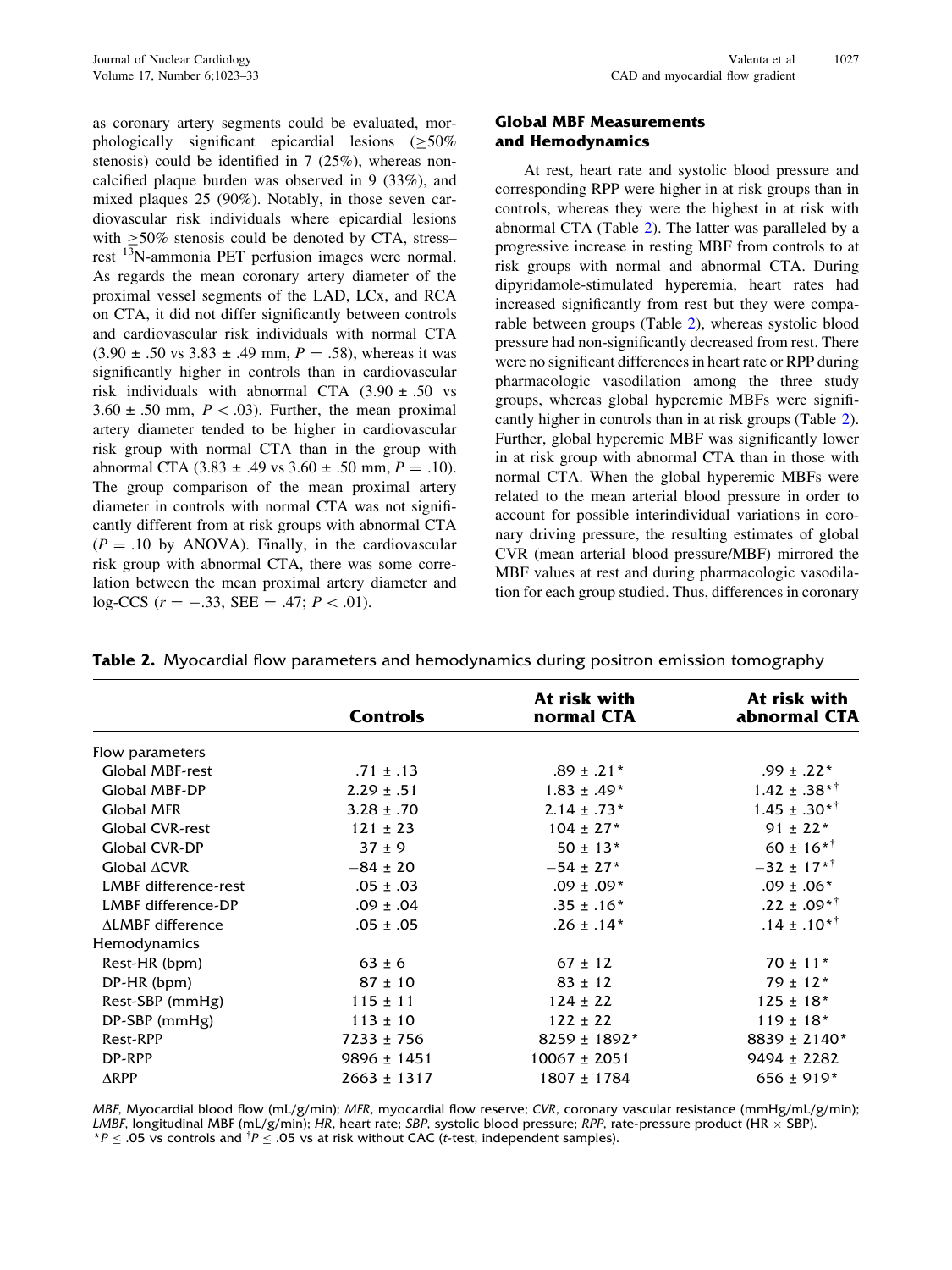driving pressure during pharmacologic vasodilation can be widely ruled out as cause for alterations in hyperemic MBF responses. The group comparison of global hyperemic MBF and its corresponding CVR in controls was significantly different from at risk groups ( $P<.0001$  by ANOVA).

In at risk group with abnormal CTA and CAC, we also evaluated a possible association between CAC burden and global MBFs. In this regard, the log-CCS was not related to global MBF at rest  $(r = .02, )$  $SEE = .81$ ;  $P = .91$ ), whereas significant and inverse associations between log-CCS and global hyperemic flows  $(r = -.41, \text{SEE} = .74; P \le .03)$  and MFR  $(r =$  $-.51$ , SEE = .70;  $P < .006$ ) were noted. These observations were further substantiated, when global CVR was related to log-CCS. Also here, global CVR at rest was not correlated to log-CCS ( $r = .07$ , SEE = .81;  $P = .72$ ). In contrast, global CVR during hyperemia and also the ratio of global CVR during hyperemia to CVR at rest significantly correlated with log-CCS, respectively  $(r = .47, \text{SEE} = .72; P \le .012; \text{and } r = .51,$  $SEE = .69; P \le .006$ .

## Longitudinal MBF Differences

Resting MBFs were significantly lower in the middistal than in the mid-LV myocardium in controls and in at risk groups with normal CTA and with abnormal CTA  $(.64 \pm .13 \text{ vs } .69 \pm .13, .80 \pm .22 \text{ vs } 89 \pm .24, \text{ and } .91 \pm .22 \pm .24)$ .20 vs  $1.00 \pm .23$  mL/g/min, respectively,  $P < .0001$ ), resulting in longitudinal MBF differences of which were significantly higher in at risk groups than in controls (Table [2](#page-4-0)) (Figure 1). As regards regional MBFs during dipyridamole stimulation, they were significantly lower in the mid-distal than in the mid-LV myocardium in controls and in at risk groups with normal and abnormal CTA  $(2.20 \pm .51 \text{ vs } 2.29 \pm .51, 1.56 \pm .42 \text{ vs } 1.91 \pm \text{)}$ .46, and  $1.18 \pm .34$  vs  $1.51 \pm .40$  mL/g/min, respectively,  $P < .0001$ ), resulting in a longitudinal MBF difference that was the highest in at risk group with normal CTA, intermediate in at risk group with abnormal CTA, and the lowest in controls (Table [2\)](#page-4-0) (Figure 1). In addition, the longitudinal MBF difference during pharmacologic vasodilation was also significantly higher in at risk group with normal CTA than with abnormal CTA ( $P < .0002$ ). Similarly, the change in longitudinal MBF difference from rest to hyperemia defined as  $\Delta$  longitudinal MBF difference (longitudinal MBF difference during hyperemia minus longitudinal MBF difference at rest) was significantly higher in at risk groups with normal and abnormal CTA as compared to controls (Table [2](#page-4-0); Figure 2). Further, the  $\Delta$  longitudinal MBF difference was significantly higher in at risk with normal CTA than in those with abnormal CTA. The group comparison of the  $\Delta$  longitudinal MBF differences in controls was significant compared to the at risk groups ( $P < .0001$  by ANOVA).

When the longitudinal MBF difference was divided into subgroups by the three major coronary vascular territories (LAD, LCx, and RCA), no significant difference in longitudinal MBF difference between these vascular territories for each group at rest and during pharmacologically induced hyperemic flows was denoted by ANOVA (Table [3\)](#page-6-0). Further, to verify whether



Figure 1. Longitudinal MBF difference in the three study groups at rest and during pharmacologically induced hyperemia.



Figure 2.  $\Delta$  longitudinal MBF difference (longitudinal MBF difference during hyperemia minus longitudinal MBF difference at baseline) in the three study groups.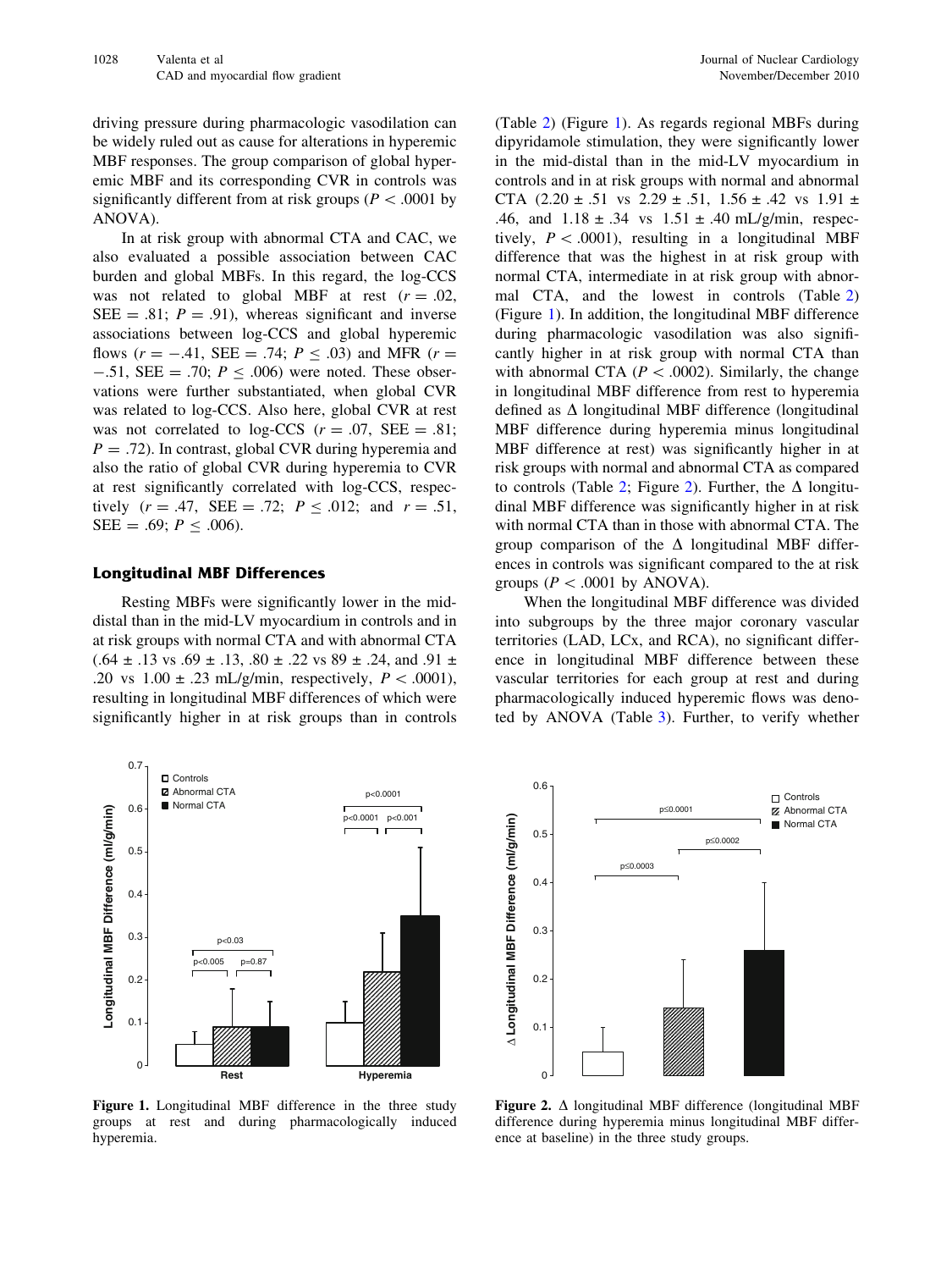| Longitudinal<br><b>MBF</b> | <b>Controls</b> |            | At risk with normal CTA |            |            | At risk with abnormal<br><b>CTA</b> |            |                                                                                                   |     |
|----------------------------|-----------------|------------|-------------------------|------------|------------|-------------------------------------|------------|---------------------------------------------------------------------------------------------------|-----|
| difference                 | <b>LAD</b>      | <b>LCx</b> | RCA                     | <b>LAD</b> | <b>LCx</b> | <b>RCA</b>                          | <b>LAD</b> | LCx                                                                                               | RCA |
| At rest                    |                 |            |                         |            |            |                                     |            | 09. ± 09. 09. ± 07. 80. ± 01. 01. ± 08. 13. ± 11. 12. ± 12. 04. ± 03. 10. 10. 05. ± 04. 05. ± 07. |     |
| During DP                  |                 |            |                         |            |            |                                     |            | 14. ± 22. 10. ± 20. 10. ± 23. 20. ± 38. 11. ± 30. 16. ± 33. 10. ± 09. 09. ± 11. 08. ± 10.         |     |

<span id="page-6-0"></span>

|  |  | Table 3. Regional longitudinal MBF differences |  |  |
|--|--|------------------------------------------------|--|--|
|--|--|------------------------------------------------|--|--|

MBF, Myocardial blood flow (mL/g/min); DP, dipyridamole.  $P =$  NS by ANOVA within groups.

CAC exerts downstream effects on coronary flows in at risk group with abnormal CTA and CAC, the effects of regional CAC on corresponding longitudinal MBF difference were evaluated by tertile analysis. The longitudinal MBF difference at rest did not differ significantly among the lowest, the medium, and the highest tertile of log-CCS (.07  $\pm$  .08 vs .11  $\pm$  .09 vs  $.08 \pm .12$  mL/g/min). Conversely, during pharmacologically induced hyperemic flows, the longitudinal MBF difference was non-significantly higher in the lowest as compared to the medium tertile of log-CCS (.25  $\pm$  .08 vs .21  $\pm$  .11 mL/g/min), whereas it was significantly higher than in the highest tertile of log-CCS  $(.25 \pm .08 \text{ vs }$ .18  $\pm$  .11 mL/g/min) (Figure 3). Although the longitudinal MBF difference during hyperemic flows was higher in the medium than in the highest tertile of log-CCS, it did not reach statistical significance  $(.21 \pm .11)$ 



Figure 3. Comparison of longitudinal MBF difference during pharmacologic vasodilation among cardiovascular risk individuals with abnormal CTA with the lowest  $(<69.3$  HU), the medium (69.3-361.5 HU), and the highest tertile  $(>361.5$  HU) of log-CCS.

vs .18  $\pm$  .11 mL/g/min) (Figure 3). Thus, increases in regional log CCS were accompanied by a significant and progressive decrease in regional longitudinal MBF difference during pharmacologic vasodilation, while this was not observed during rest. The regional log-CCS, however, did not correlate with the corresponding regional longitudinal MBF difference during hyperemic flow stimulation, at rest, and with the  $\Delta$  longitudinal MBF difference, respectively  $(r = .12, \text{SEE} = .99)$ ;  $P = .36$ ,  $r = .15$ ,  $SEE = .98$ ;  $P = .25$ , and  $r = .22$ , SEE = .97;  $P = .10$ ). Finally, we also evaluated a possible association between the mean proximal artery diameter and longitudinal MBF difference. Also here, no association between the mean proximal artery diameter and the corresponding regional longitudinal MBF difference during hyperemic flow stimulation and at rest, respectively, in controls ( $r = .28$ , SEE = .04;  $P = .17$ and  $r = .15$ , SEE = .21;  $P = .48$ ), in cardiovascular risk with normal CTA  $(r = .16, \text{SEE} = .18; P = .94 \text{ and}$  $r = .08$ , SEE = .10;  $P = 0.70$ ), and in cardiovascular risk with abnormal CTA  $(r = .13, SEE = .09; P = .53)$ and  $r = .18$ , SEE = .11;  $P = .43$ ) was observed.

# Rest to Stress Change in Longitudinal MBF Difference and Hyperemic Flows

As denoted in Figure [4A](#page-7-0), the rest to stress  $\Delta$  longitudinal MBF differences in at risk group with normal and abnormal CTA correlated significantly with the mid-LV MBF during pharmacologically induced hyperemia ( $r = .62$ , SEE = .10;  $P < .0001$ ), implicating the increase in coronary blood flow as an determinant of the  $\Delta$  longitudinal MBF differences. This finding was further emphasized when patients in at risk groups with normal and abnormal CTA were analyzed separately (Figure [4](#page-7-0)B, C). Also here, the  $\Delta$  longitudinal MBF difference in both at risk groups with normal and abnormal CTA was significantly associated with the mid-LV MBF during pharmacologic vasodilation, respectively ( $r = .52$ , SEE = .12;  $P < .007$  and  $r =$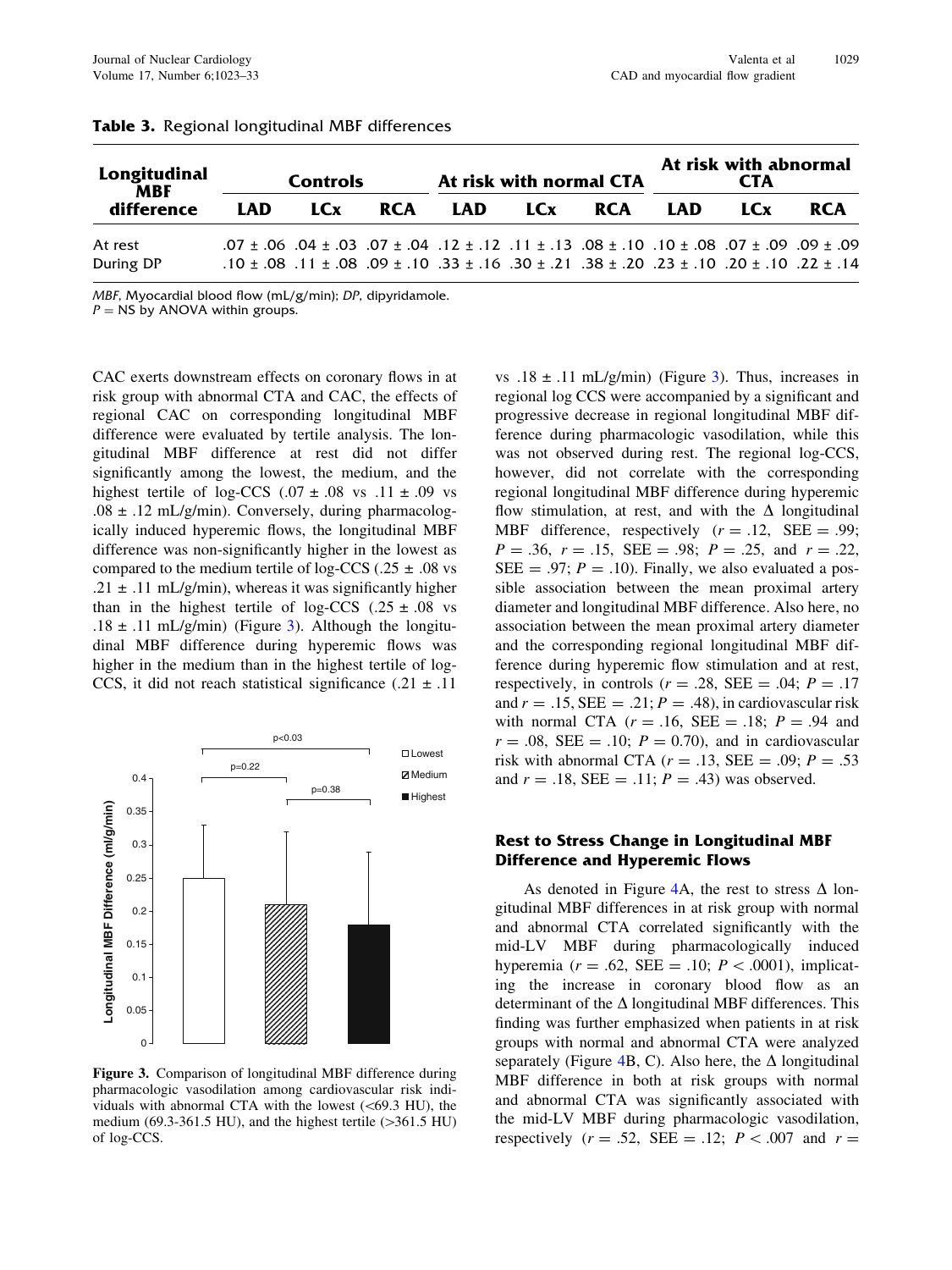<span id="page-7-0"></span>

Figure 4. Correlation between MBF mid-LV during dipyridamole and  $\Delta$  longitudinal MBF difference in all cardiovascular risk individuals  $(A)$ ; and in those with normal CTA  $(B)$ ; and with abnormal CTA (C).

.52, SEE =  $.08$ ;  $P \lt .004$ ), not observed in controls  $(r = .07, \text{SEE} = .05; P = .73).$ 

# Determinants of  $\Delta$  Longitudinal MBF **Differences**

In the study group as a whole, on univariate analysis, BMI and hyperemic MBF in the mid-LV were significantly associated with  $\Delta$  longitudinal MBF difference (Table [4](#page-8-0)). In addition, we performed a multivariate analysis to identify predictors of the  $\Delta$ longitudinal MBF difference, by which structural alterations of the epicardial wall, as denoted by log-CCS, the hyperemic MBF in the mid-LV, BMI, and smoking were identified as independent predictors of  $\Delta$  longitudinal MBF difference. If only at risk groups with normal and abnormal CTA were analyzed, then on univariate analysis log-CCS, hyperemic MBF in the mid-LV and age were significantly associated with  $\Delta$  longitudinal MBF difference (Table [4](#page-8-0)). In addition, on multivariate analysis, hyperemic MBF in the mid-LV and triglyceride levels proved to be independent predictors of  $\Delta$  longitudinal MBF difference.

## **DISCUSSION**

The observations of this study provide first direct evidence that epicardial structural disease and microvascular function are important determinants of an abnormal longitudinal MBF difference in cardiovascular risk individuals, which is assumed to reflect an impairment of a flow-mediated coronary vasodilation. Such findings may agree with the Hagen–Poiseuille law, which denotes the resistance to flow in a tube interacting with serial branches along its length. $27$  According to this, the intracoronary resistance depends on the coronary flow velocity and inversely on the fourth power of the vessel diameter, while interacting with branches along its length, that causes flow shunting from the parent artery and the longitudinal perfusion or MBF gradient. As it was observed, the extent of the longitudinal MBF difference was related to the severity of CAC, which has been shown to reflect overall CAD burden, $^{26}$  $^{26}$  $^{26}$  and also to the increase in hyperemic MBF or microvascular function. In cardiovascular risk individuals with CAC, increases in CAC were paralleled by a continuous decrease in the longitudinal MBF difference during pharmacologic vasodilation. An explanation is that with progressive proximal diffuse or segmental narrowing of the proximal parent artery more than distally, proximal resistance at maximal flow may become higher than distal artery resistance such that the gradual longitudinal MBF gradient is reduced or eliminated, again depending on the severity of proximal or distal artery disease and extent of branch disease.<sup>[7,9](#page-10-0),[10](#page-10-0)</sup> Alternatively, more structural proximal disease may impair downstream distal artery endothelial-mediated vasodilation thereby also reducing the longitudinal MBF gradient. Of further interest, the observed longitudinal MBF difference during hyperemic flows in cardiovascular risk individuals without evidence of epicardial structural disease was more pronounced than in those with structural CAD. In more advanced stages of CAD, as denoted in this study by the presence and severity of calcified and non-calcified coronary plaque burdens, coronary arteriolar function may have already been more severely altered than in those without normal CTA. Advanced stages of microvascular disease in this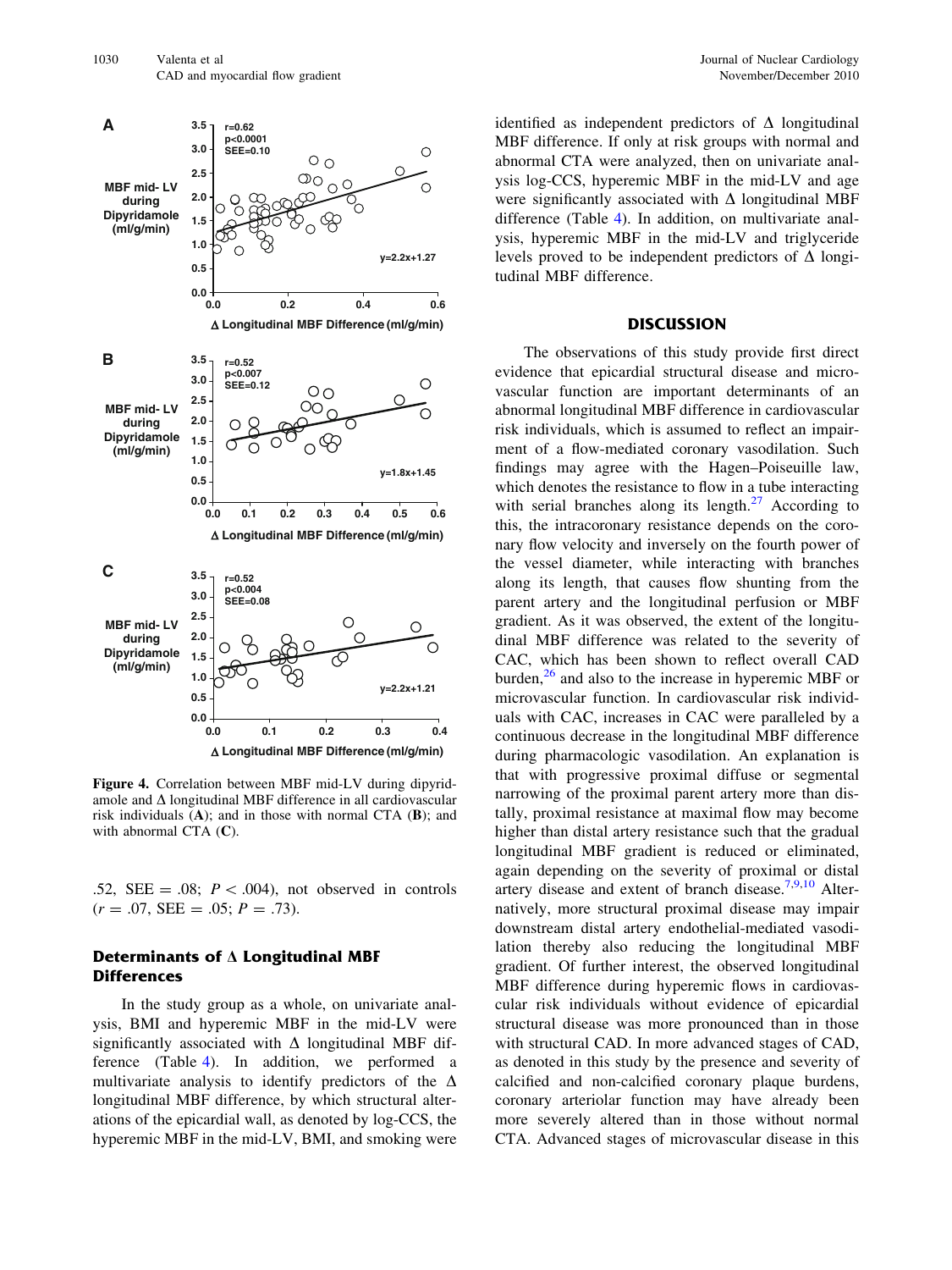|                            | $\Delta$ Longitudinal MBF difference |                            |                               |         |  |  |
|----------------------------|--------------------------------------|----------------------------|-------------------------------|---------|--|--|
|                            |                                      | <b>Univariate analysis</b> | <b>Multivariate analysis</b>  |         |  |  |
|                            | <b>PCC</b>                           | $P$ -value                 | Coefficient $\beta$ (95% CI)  | P-value |  |  |
| Entire study group         |                                      |                            |                               |         |  |  |
| Log-CCS                    | .08                                  | .469                       | $-.394$ ( $-.084$ to $.003$ ) | .034    |  |  |
| MBF mid-LV $(mL/g/min)$    | .09                                  | .450                       | $.382(.012-.169)$             | .025    |  |  |
| Age (years)                | .15                                  | .194                       | $.315(.000-.005)$             | .115    |  |  |
| Sex (male/female)          | .13                                  | .249                       | $-.144 (-.112$ to .032)       | .273    |  |  |
| BMI ( $\text{kg/m}^2$ )    | .30                                  | .007                       | .271 (.000-.009)              | .055    |  |  |
| SBP (mmHg)                 | .07                                  | .515                       | $-.051$ ( $-.003$ to $.002$ ) | .705    |  |  |
| Total cholesterol (mg/dL)  | .10                                  | .391                       | $.064$ ( $-.002$ to $.002$ )  | .845    |  |  |
| LDL cholesterol (mg/dL)    | .13                                  | .261                       | $.182$ (-.002 to .003)        | .544    |  |  |
| HDL cholesterol (mg/dL)    | .09                                  | .445                       | $-.262$ ( $-.005$ to $.001$ ) | .156    |  |  |
| Triglycerides (mg/dL)      | .09                                  | .438                       | $-.186 (-.001 to .000)$       | .174    |  |  |
| Glucose (mg/dL)            | .17                                  | .145                       | $.181$ $(.000-.003)$          | .177    |  |  |
| $CRP$ (mg/dL)              | .01                                  | .970                       | $.038 (-.003$ to $.004)$      | .767    |  |  |
| Smoking (pack/years)       | .05                                  | .656                       | $.325(.001-.009)$             | .028    |  |  |
| Cardiovascular risk groups |                                      |                            |                               |         |  |  |
| Log-CCS                    | .46                                  | .0001                      | $-.271$ ( $-.067$ to $.014$ ) | .187    |  |  |
| MBF mid-LV (mL/g/min)      | .62                                  | .0001                      | .529 (.050 -. 242)            | .004    |  |  |
| Age (years)                | .42                                  | .001                       | $-.192$ ( $-.005$ to $.002$ ) | .312    |  |  |
| Sex (male/female)          | .13                                  | .346                       | $-.045$ ( $-.087$ to $.062$ ) | .739    |  |  |
| BMI ( $\text{kg/m}^2$ )    | .16                                  | .242                       | $-.032$ ( $-.005$ to $.004$ ) | .839    |  |  |
| SBP (mmHg)                 | .08                                  | .548                       | $-.045$ ( $-.002$ to $.002$ ) | .752    |  |  |
| Total cholesterol (mg/dL)  | .11                                  | .412                       | .015 ( $-.002$ to .002)       | .959    |  |  |
| LDL cholesterol (mg/dL)    | .08                                  | .563                       | .372 (.000-.004)              | .183    |  |  |
| HDL cholesterol (mg/dL)    | .18                                  | .206                       | $-.070$ ( $-.005$ to $.003$ ) | .693    |  |  |
| Triglycerides (mg/dL)      | .20                                  | .145                       | $-.359$ ( $-.002$ to $.000$ ) | .021    |  |  |
| Glucose (mg/dL)            | .05                                  | .714                       | $.144(.000-.003)$             | .292    |  |  |
| CRP (mg/dL)                | .23                                  | .137                       | $-.025$ ( $-.003$ to $.003$ ) | .853    |  |  |
| Smoking (pack/years)       | .21                                  | .132                       | .211 ( $-.001$ to $.006$ )    | .173    |  |  |

# <span id="page-8-0"></span>**Table 4.** Univariate and multivariate analysis

PCC, Pearson correlation coefficient; CCS, coronary artery calcium score; MBF, myocardial blood flow; BMI, body mass index; SBP, systolic blood pressure; LDL cholesterol, low-density lipoprotein cholesterol; HDL cholesterol, high-density lipoprotein cholesterol; CRP, C-reactive protein.

*P*-values by ANOVA with significance level  $\leq$ 0.05.

study population, associated with diminished hyperemic flows, may in fact have offset the magnitude of the longitudinal MBF gradient during pharmacologic vasodilation, resulting in a less marked flow gradient than one might have expected. This may also explain, at least in part, that although increases in CAC were accompanied by a continuous decrease in the longitudinal MBF difference during pharmacologic vasodilation, individual measurements of CAC did not correlate with the longitudinal MBF difference. It is equally possible that the cardiovascular risk group with CAC was not large enough or, conversely, that the range of longitudinal MBF difference during hyperemic flows was not wide enough to result in a statistically significant association.

However, as the intracoronary resistance relates to the velocity of the blood flow, apart from the inverse relation to the vessel diameter according to the Hagen– Poiseuille law, higher increases in hyperemic MBFs in cardiovascular risk individuals with normal CTA, therefore, resulted in relatively higher and abnormal elevations in intracoronary resistance due to an impairment of a flow-mediated coronary vasodilation than in those with abnormal CTA and lower hyperemic flows. This is in line with the observed close correlation between the hyperemic longitudinal MBF difference and the MBF increase in the mid-LV during pharmacologic vasodilation in cardiovascular risk individuals, identifying the magnitude of hyperemic MBF increase as an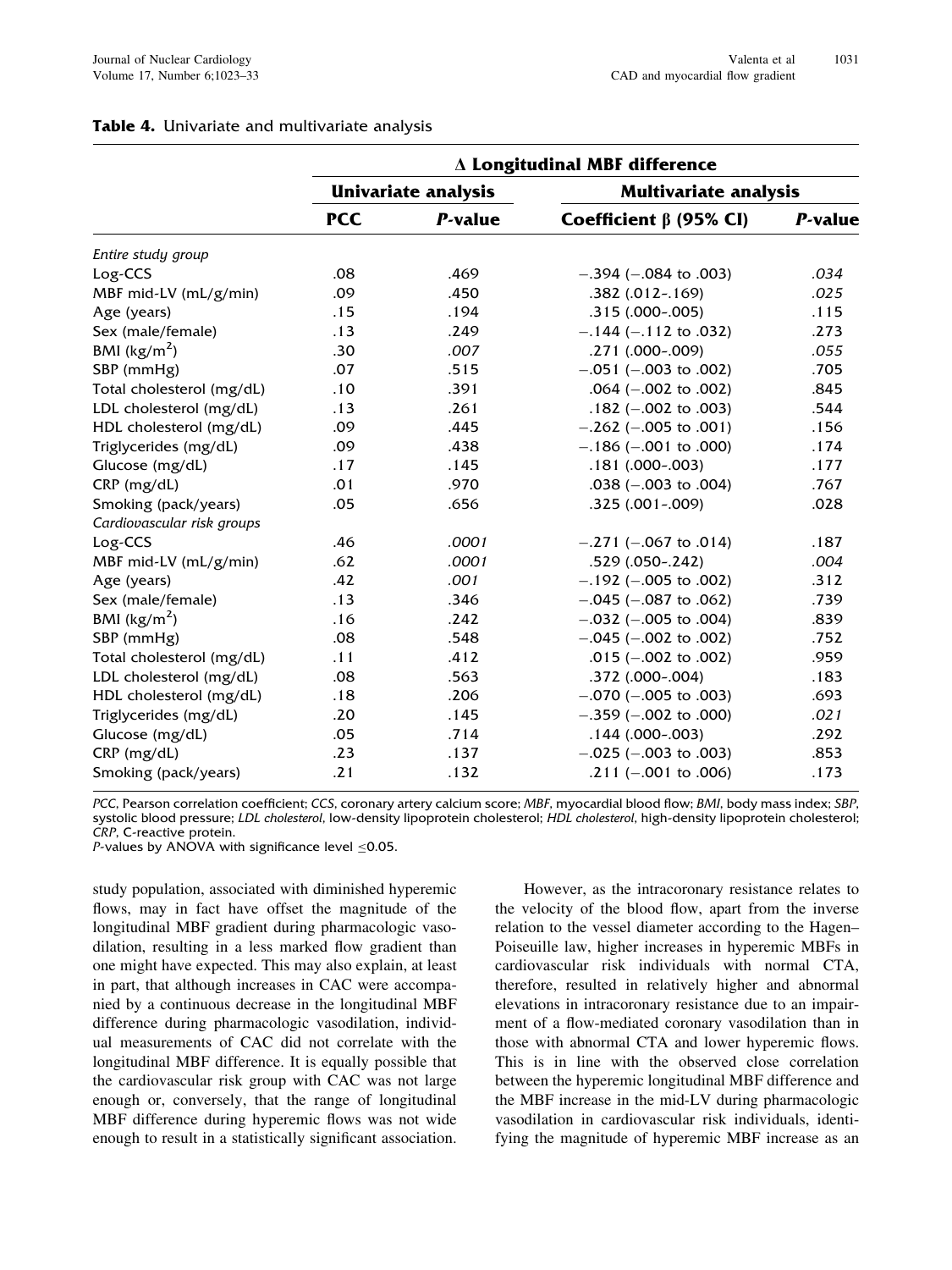<span id="page-9-0"></span>important determinant of the abnormal longitudinal MBF difference. Interestingly, a more recent investiga- $\int$  tion<sup>[28](#page-10-0)</sup> of stress and rest myocardial perfusion imaging with <sup>82</sup>rubidium PET in patients with subclinical CAD described a regional decrease in resting myocardial perfusion, while it was not observed during dipyridamole-stimulated hyperemic flows. This mild longitudinal decrease in resting myocardial perfusion was ascribed to direct downstream effects of diffuse CAD, which appeared to be overcome during hyperemic flow stimulation. A previous invasive coronary angiographic investigation by Schachinger and Zeiher $^{29}$  may support this consideration as increasing atherosclerotic wall thickening, determined with intravascular ultrasound, was associated with a decrease in baseline coronary vasomotor tone. Similar observations were reported by Tousoulis et al $^{30}$  $^{30}$  $^{30}$  in that a flow-mediated epicardial vasodilation during coronary flow-increases may not be diminished only during vasomotor stress but also at resting state in patients with structurally diseased coronary arteries and reductions in the diameter of the epicardial artery. Advanced regional structural and/or functional alterations of the coronary circulation, therefore, may possible lead to a relative and mild fall of regional resting flow.[28](#page-10-0) These observations may also accord with current findings where MBF quantification demonstrated a mild longitudinal flow difference also at resting condition. Yet, it has to be taken into account for that partial volume effects during the data acquisition in the apical portion of the LV are likely to have contributed to lower apical MBFs and, thereby, to the magnitude of the longitudinal MBF difference. While the reason for these in part contrasting observa-tions<sup>[7](#page-10-0),[9,13](#page-10-0),[28,31](#page-10-0)</sup> remains uncertain, it may be related to differences in patients' characteristics and/or differences in the extent of CAD-related structural and functional disease of the epicardial vascular wall.

## LIMITATIONS

There are important limitations worthy to be considered in interpreting our data. First, in the cardiovascular risk group with diffuse and most commonly moderate to severe CAC, the blooming artifacts of calcified plaques on CTA did not allow a proper analysis in a substantial number of coronary artery segments. Thus, in this cardiovascular risk group, we cannot exclude that more epicardial lesions with  $>50\%$  diameter stenosis were indeed present without being identified on CTA due to CAC-induced blooming artifacts, which may have affected coronary flows. On the other hand, normal stress and rest myocardial perfusion on  $13$ N-ammonia PET/CT images, as inclusion criteria in the study population, widely argued against the presence of advanced

and flow-limiting of epicardial lesions. Further, leftventricular ejection fraction was normal at peak stress and rest on gated PET, widely ruling out the presence of hemodynamically significant epicardial lesions of the left main stem or three vessels disease leading to diffuse ischemia. Second, as we did not perform intravascular coronary ultrasound in cardiovascular risk individuals with normal CTA, early and subclinical CAD-related structural alterations of the artery may have been present as well, apart from coronary circulatory dysfunction, and have also contributed to an impairment of flow-mediated epicardial vasodilation with the manifestation of observed hyperemic longitudinal MBF difference. Third, MBFs in the mid and mid-distal left-ventricular segments were measured and, thus, the longitudinal MBF difference was determined over a relatively short longitudinal distance in order to avoid confounding count variability in the basal segments and partial volume effects in the apical segment on MBF measurements.<sup>[7](#page-10-0)</sup> This in fact may have led to an underestimation of the longitudinal MBF difference during hyperemic flows when compared to a different analysis approach as described by Gould et al.[7](#page-10-0)

## CONCLUSIONS

In cardiovascular risk individuals with normal stress–rest perfusion  $^{13}$ N-ammonia PET/CT perfusion images, epicardial structural disease and microvascular function are important determinants of an abnormal longitudinal MBF difference, reflecting effects of early coronary atherosclerosis without segmental flow-limiting stenosis, but needing further clinical investigation.

## Acknowledgments

The authors thank Christina Laemmli and Claude Ponsolle for assisting in the PET studies, and the cyclotron staff for  $^{13}N$ -ammonia production. No potential conflict of interest exists. This study was supported by the Swiss National Science Foundation (SNF Grant: 3200B0-122237), the Department of Internal Medicine of the University Hospitals of Geneva (Switzerland) and Fellowship grants from the Novartis Foundation (A. Quercioli, MD), and the European Society of Cardiology (ESC) and the Italian Society of Cardiology (Societa' Italiana di Cardiologia; SIC) (G. Vincenti, MD).

## References

- 1. Camici PG, Rimoldi OE. The clinical value of myocardial blood flow measurement. J Nucl Med 2009;50:1076-87.
- 2. Schindler TH, Zhang XL, Vincenti G, Mhiri L, Lerch R, Schelbert HR. Role of PET in the evaluation and understanding of coronary physiology. J Nucl Cardiol 2007;14:589-603.